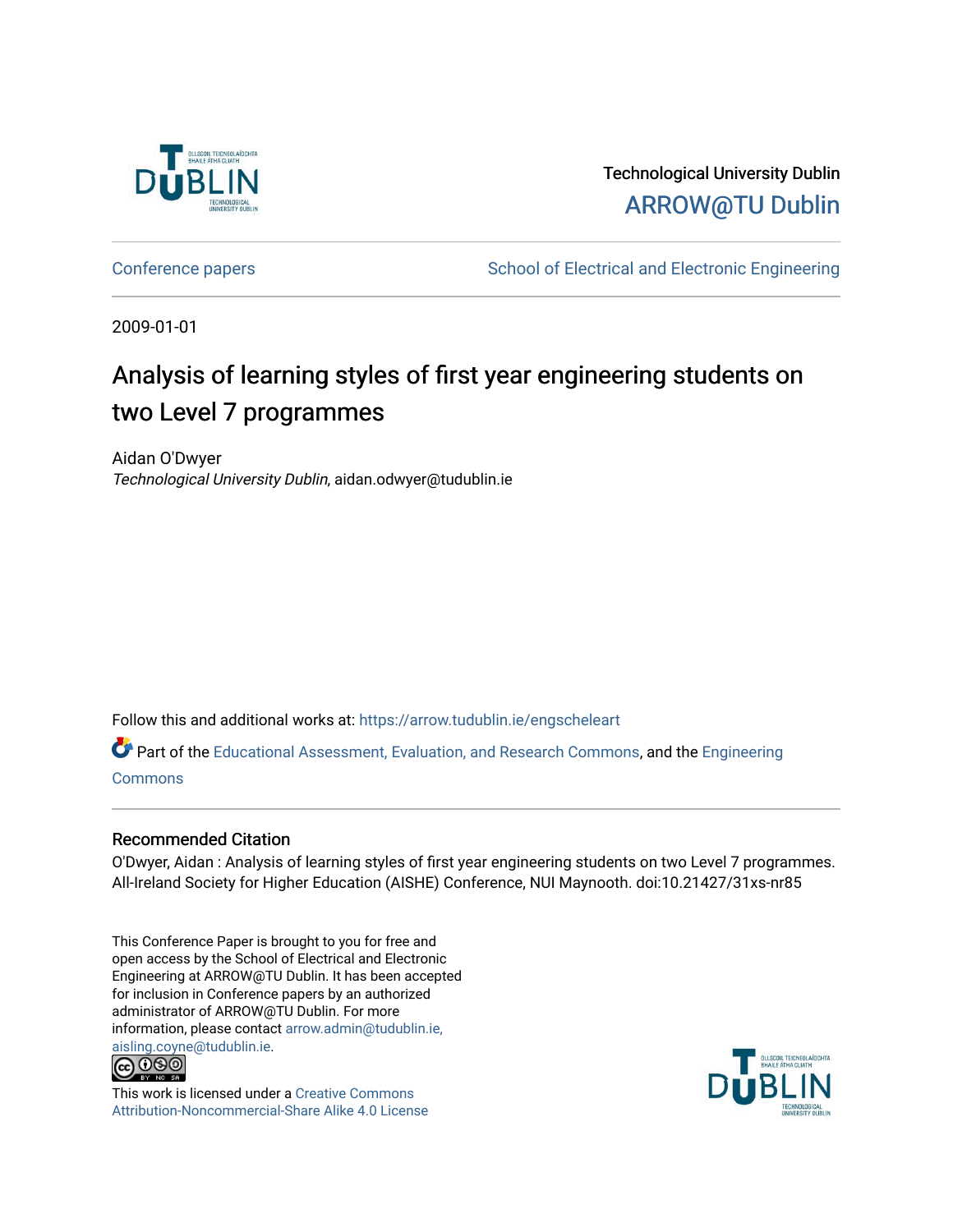## **Analysis of learning styles of first year engineering students on two Level 7 programmes**

Aidan O'Dwyer, School of Electrical Engineering Systems, DIT Kevin St., Dublin 8. E-mail: aidan.odwyer@dit.ie

**Abstract**: This paper investigates the learning styles of first year, Level 7, mechanical and electrical engineering students at DIT, over two academic years, using the index of learning styles survey as developed by Felder and Soloman (1991). Student learning styles on these programmes are compared with the results from other such surveys. The correlation between student performance and their individual learning styles is examined. Knowledge of the strongly visual learning style of these cohorts of students may be used to improve the learning environment.

#### **1. Introduction**

In a seminal paper, Felder (1988) suggested that engineering students (in particular) have four dimensions to their learning styles. Each of the dimensions is described in opposite terms (active versus reflective, sensing versus intuitive, visual versus verbal and sequential versus global). In summary, active learners learn by trying things out or working with others, while reflective learners learn by thinking things through or working alone; sensing learners are oriented towards facts and procedures, while intuitive learners are oriented towards theories; visual learners prefer visual representation of presented material, while verbal learners prefer written or spoken explanations; sequential learners learn in incremental steps, while global learners are systems thinkers who learn in large leaps. Felder measures student learning styles by means of an Index of Learning Styles (ILS) on-line survey (Felder and Soloman (1991)), composed of 44 multiple-choice questions, with two possible answers for each question. In a series of papers, Felder and co-workers (e.g. Felder *et al*. (1998), Felder and Spurlin (2005)) suggested that most engineering students are active, sensing, visual and sequential learners.

A considerable number of studies have been preformed using the ILS questionnaire, both in Ireland (e.g. Seery *et al*. (2003), Cranley and O'Sullivan (2005), Byrne (2007), Ni She and Looney (2007), O'Brien (2008), O'Dwyer (2008)) and internationally (e.g. Montgomery (1995), Rosati (1999), Zywno (2002), Felder and Spurlin (2005)). This paper extends the work of O'Dwyer (2008) by focusing on the learning styles of first year Level 7 engineering students over two academic years; the correlation, or lack of it, between first year engineering student performance and their individual learning styles is also examined.

The two Level 7 student cohorts surveyed, in the 2007-8 and 2008-9 academic years, were from the DT009/DT016 electrical engineering Level 7 programme and the DT006 mechanical engineering Level 7 programme. In both cases, the on-line ILS survey form was printed out, distributed to the students for completion in week 1 of the author's module and the survey results were collated. A summary of the results, with explanations, and how the average results would inform the author's subject teaching in the semester was provided to the students in week 2 of the module; in addition, each student received their own individual survey result. Of the 86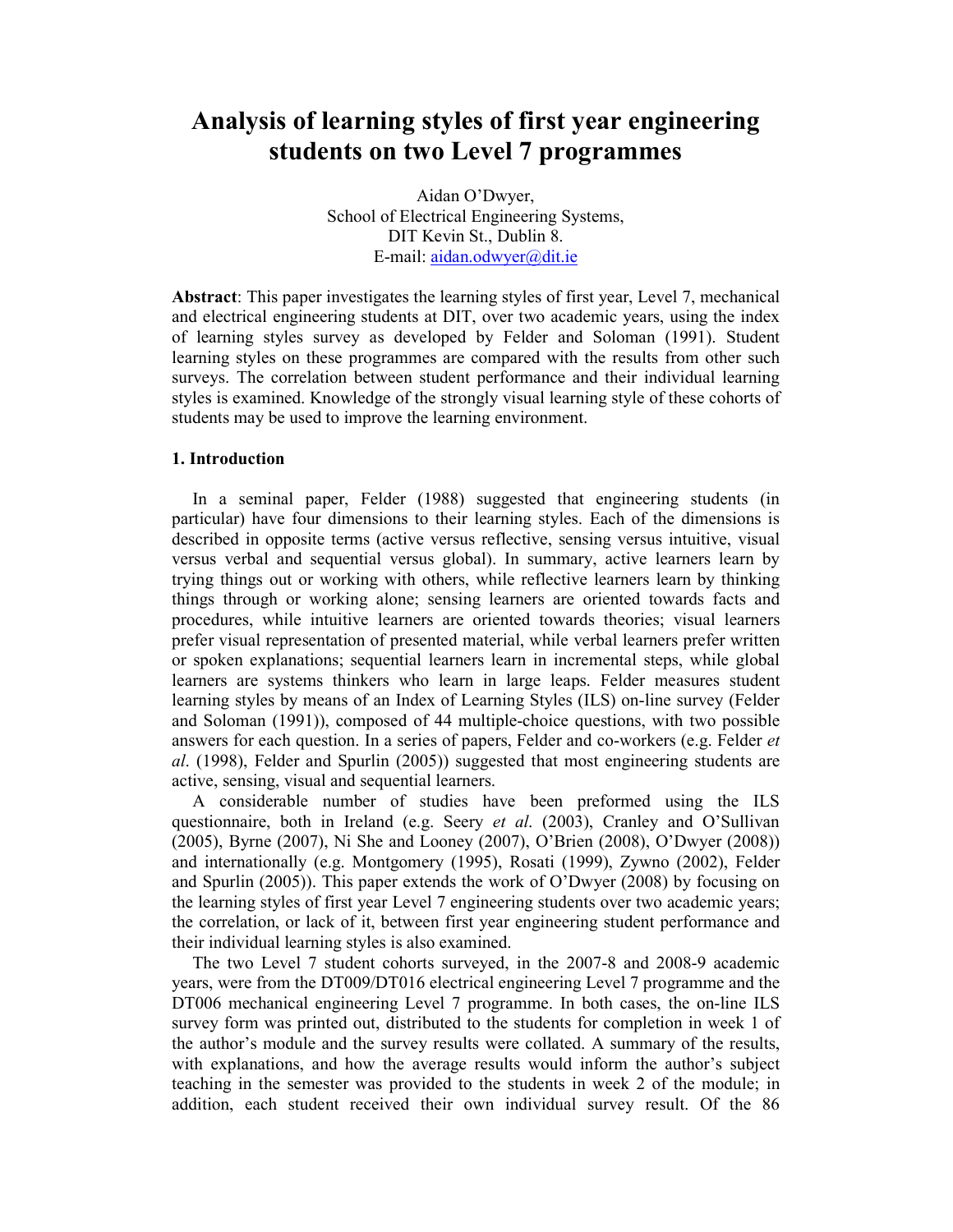DT009/DT016 class group (over two years), 67 completed the survey form; of the 103 DT006 class group (over two years), 80 completed the survey form, giving an overall response rate of 78%. It should be mentioned that student participation was voluntary, with no student exposure to any risks or reprisals for refusing to participate (as in the study performed by Zywno (2002)).

#### **2. Analysis**

The data was analysed and the learning style preferences (in percentages) are recorded in Table 1 for the two student cohorts surveyed. Table 1 also shows data from comparable student cohorts. The table structure is similar to that used in a table by Felder and Spurlin (2005), with *A*, *S*, *Vs*, *Sq* and *N* standing for Active, Sensing, Visual, Sequential and Number (of students), respectively. Thus, for example, of the 35 DT009/DT016 students who completed the survey in 2007-8, 69% were classed as active learners (and by implication 31% were classed as reflective learners), 77% were sensing learners (so that 23% were intuitive learners), and so on.

| <b>Sampled Population</b>                                                                                   | $\mathbf{A}$ | S   | <b>Vs</b> | Sq  | N   |
|-------------------------------------------------------------------------------------------------------------|--------------|-----|-----------|-----|-----|
| DT009/DT016, Level 7, Year 1, 2007-8                                                                        | 69%          | 77% | 94%       | 71% | 35  |
| DT009/DT016, Level 7, Year 1, 2008-9                                                                        | 66%          | 75% | 91%       | 78% | 32  |
| DT006, Level 7, Year 1, 2007-8                                                                              | 66%          | 57% | 97%       | 60% | 35  |
| DT006, Level 7, Year 1, 2008-9                                                                              | 64%          | 77% | 93%       | 53% | 55  |
| Overall, Level 7, Year 1, 2007-9                                                                            | 66%          | 72% | 94%       | 64% | 157 |
|                                                                                                             |              |     |           |     |     |
| Second Level Students. Mean age 16.4.<br>Studying Engineering for the Leaving<br>Cert (Seery et al. (2003)) | 70%          | 79% | 91%       | 58% | 163 |
| LIT engineering students; predominately<br>Year 1 data (O'Brien (2008))                                     | 70%          | 80% | 86%       | 54% | 101 |
| Cranley and O'Sullivan (2005):                                                                              |              |     |           |     |     |
| IT Tallaght, Level 7, Year 1, 2002-3                                                                        | 81%          | 63% | 85%       | 29% |     |
| IT Tallaght, Level 7, Year 1, 2003-4                                                                        | 78%          | 52% | 88%       | 26% |     |
| IT Tallaght, Level 7, Year 1, 2004-5                                                                        | 69%          | 67% | 76%       | 37% |     |

Table 1: Reported learning style preference in percentages.

The DIT student cohort results, as revealed by this table in broad terms, are compatible with other such results and with Felder's conclusions, mentioned previously, that most engineering students are sensing, visual, active and sequential learners. Strikingly, the DIT student cohort tend to be very visual learners.

More detailed analysis of the data is shown in Figures 1 to 4, in which strengths of the reported preferences are indicated. These figures also include data from nine other learners on the DT003 Level 7, Year 1 programme, gathered in 2008-9; this data does not change the results significantly. Having completed the survey, each learner is assigned a point on the scale from  $-11$  to  $+11$  for a given dimension. For example, in the active-reflective dimension, a learner scoring  $-11$  is a strongly active learner, with a learner scoring –1 being a marginally active learner. Clearly, a large percentage of students have no significant preferences, except for the Visual-Verbal category, for which a large majority of students have a moderate or strong preference for visual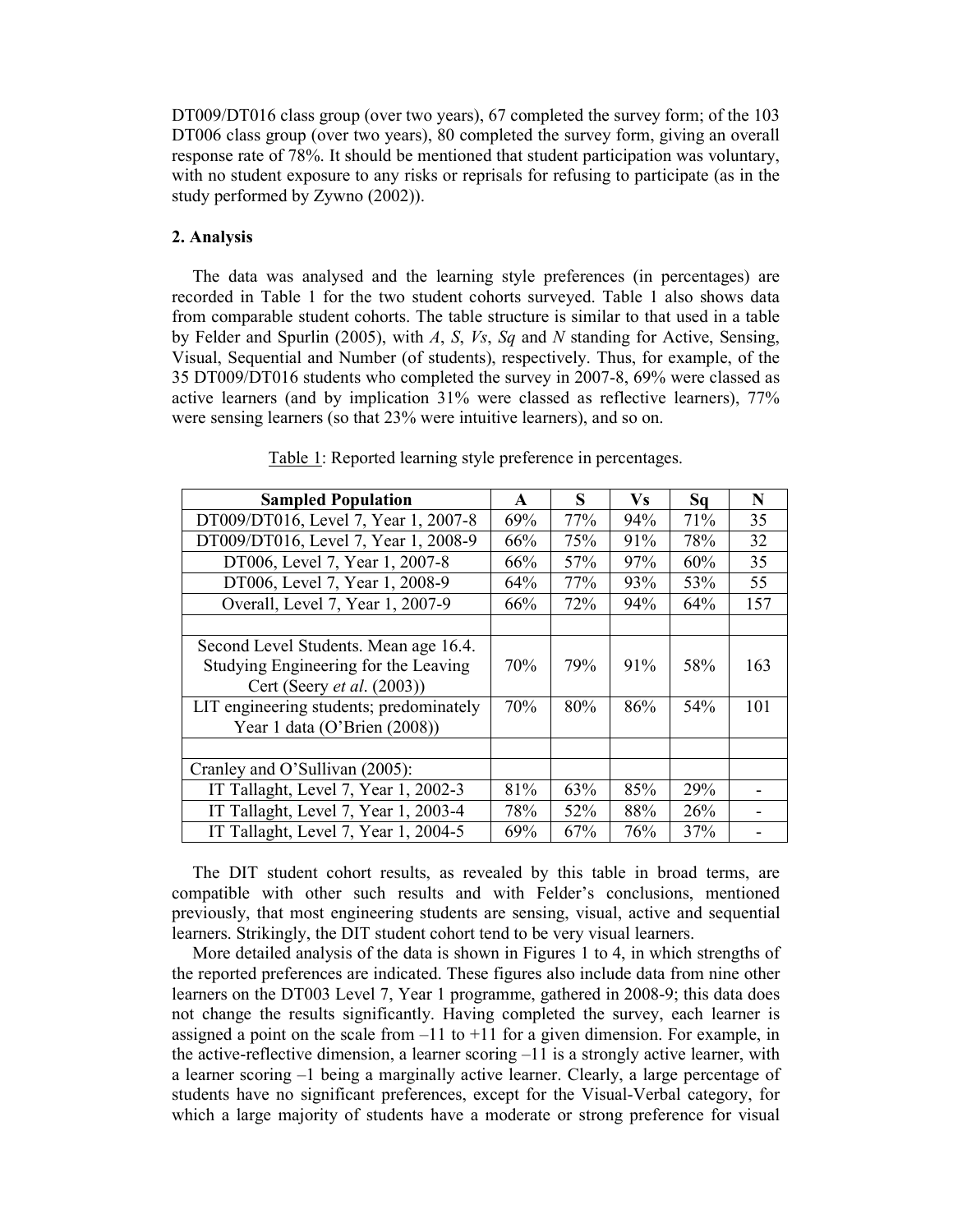learning. Particularly interestingly, the majority of students show no strong preference for active learning; traditionally, Level 7 programmes place particular stress on active learning in laboratories and workshops.



Figure 1: Active versus reflective learners

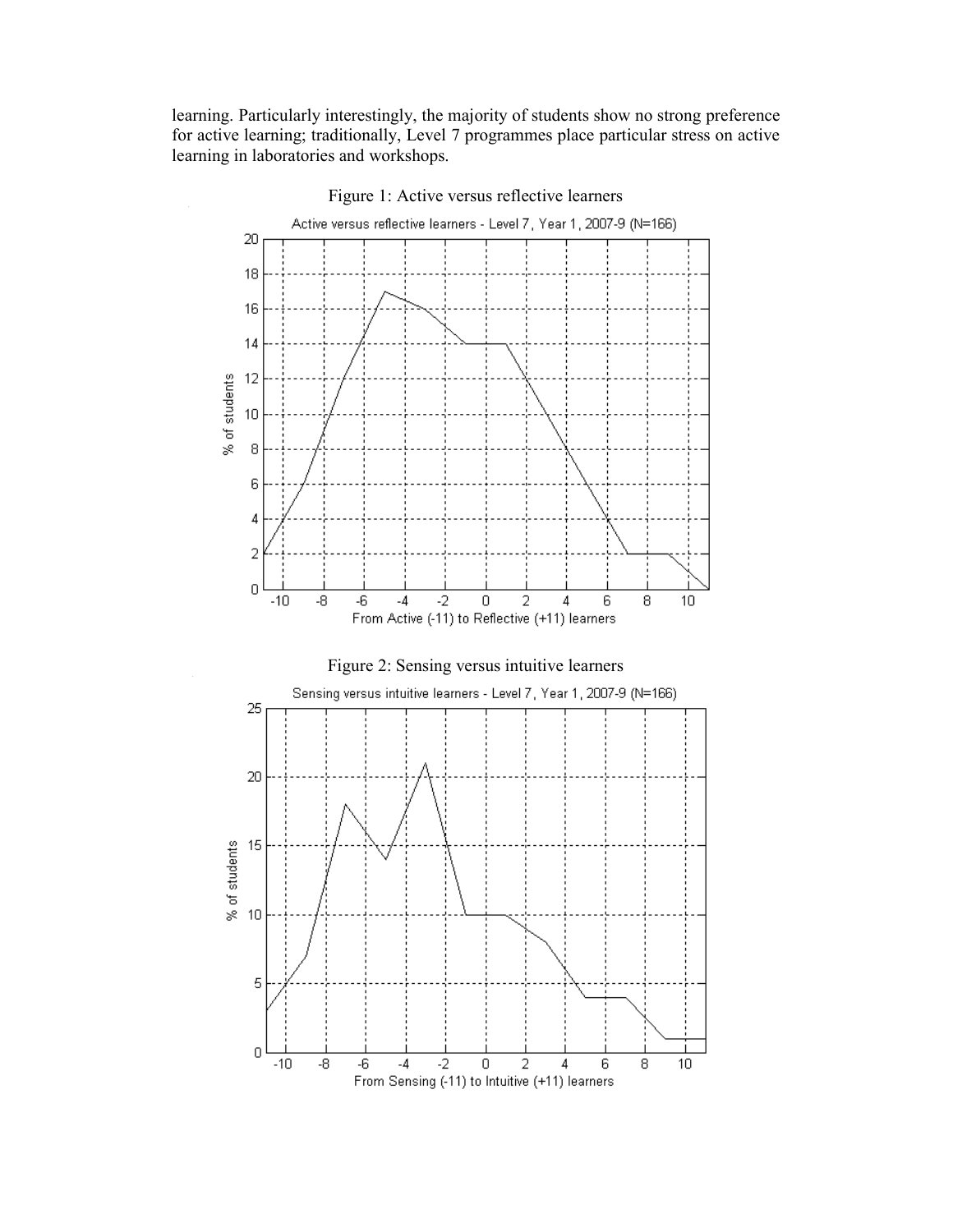

#### **3. Correlation between student performance and individual learning style**

Results are reported for the Electrical Systems subject on the DT009/DT016 programme, for which the author has academic responsibility. This subject, in common with many first-year subjects in programmes with Level 7 awards, is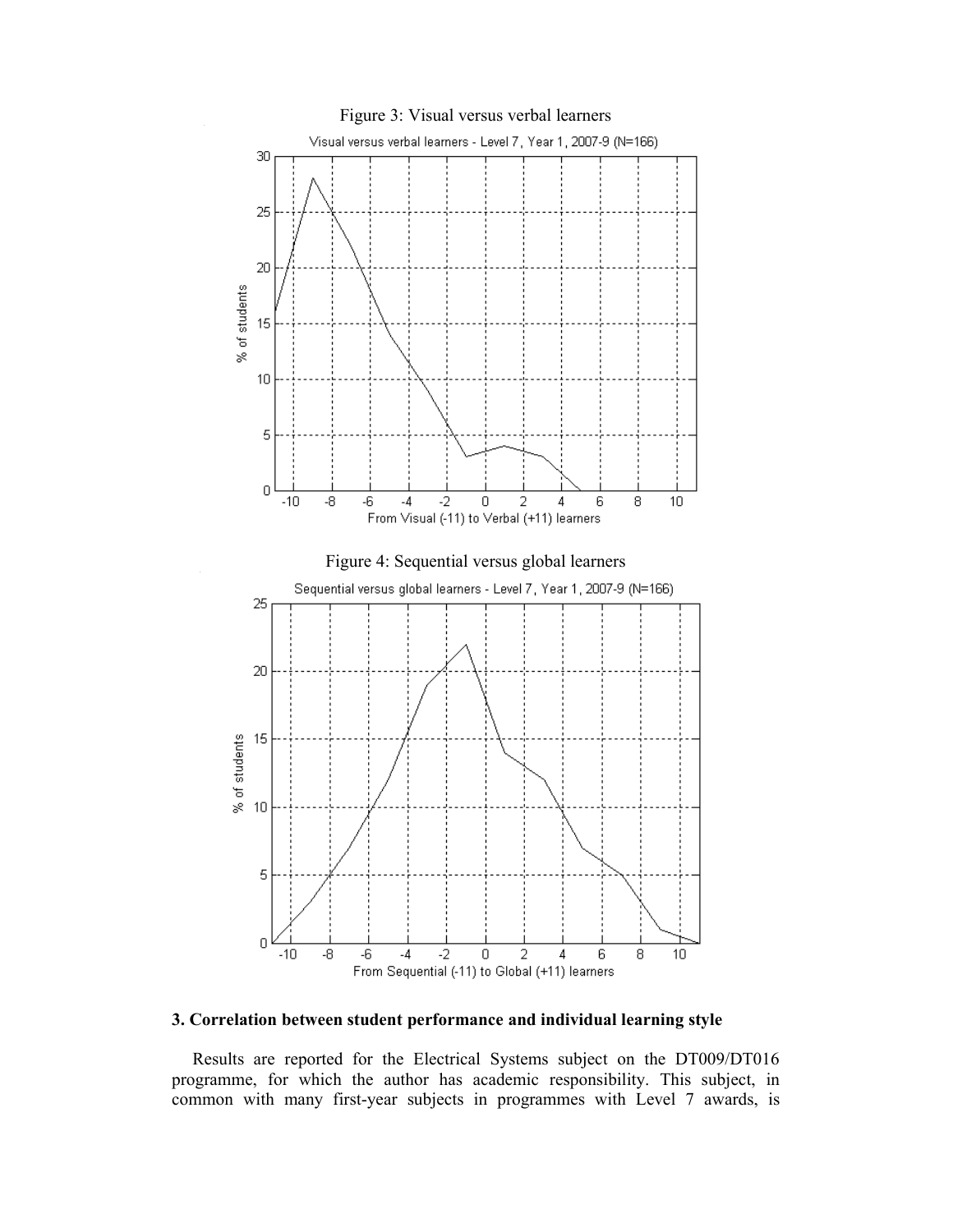knowledge or fact-based. It is a central technical subject in the programme, and learning in the subject is progressed further in the remaining two years of the programme. The subject is divided into two thirteen-week modules; in each module, students attend two hours of lectures and two hours of laboratories in the subject each week. The subject is assessed in the following manner:

- Terminal examination (50% of subject mark), held after the completion of the second module. This examination has a compulsory question and five other questions, three of which are to be attempted. Two of these five questions are in multiple-choice format.
- Laboratory work (25% of the subject mark); this is assessed continuously.
- Individual student project work (12.5% of the subject mark), assessed halfway through the second module.
- Module 1 assessment (12.5% of the subject mark); in 2007-9, this was an exclusively multiple-choice examination, held after the completion of the first module.

The results of the ILS survey informed instruction in the subject in the 2007-9 academic years. Lecturing was done using PowerPoint, with extensive visual material employed. Lectures are also made available on the WebCourses online environment. This is partly because attendance at lectures is unsatisfactory; in addition, the subject was followed by a significant number of part-time students. Active learning in the lecture environment was prioritised, with approximately 35% of the lecture time devoted to student problem solving exercises, with the aim of increasing the depth of knowledge of the material. In addition, the module 1 assessment and the terminal examination were changed to incorporate more visual components in the questions.

In a statistical analysis performed by the author for the data available in 2007-9, it is clear that learning styles and performance at assessments are not correlated in a statistically significant way. For example, the p value for the relationship between the terminal examination mark and the sequential/global scale is  $0.43$  ( $n=55$ ). Interestingly, there is a borderline statistically significant relationship between laboratory assessment marks and reflective learners in the first semester of the 2008-9 academic year ( $p=0.058$ ,  $n=26$ ), suggesting that the laboratory work is not engaging active learners in this semester. In contrast, other work shows that there is a highly statistically significant relationship, for example, between the terminal examination marks and lecture attendance over the two academic years ( $p=0.0006$ ,  $n=66$ ).

#### **4. Conclusions**

The index of learning styles survey is a useful tool to identify the most preferred student learning mode, for both student and lecturer. It provides rapid feedback and allows the lecturer to tailor, to some extent, both teaching techniques and assessments to the clear visual learning preference that is evident from the survey results. Such tailoring allows improvement in the student retention rate. It is desirable to create an overall learning environment across all subjects to appeal to as wide a range of learning styles as possible.

#### **References**

Byrne, E.P. (2007). Teaching and learning styles in engineering at UCC, *Proceedings of the International Symposium on Engineering Education*, Dublin City University, 167-172.